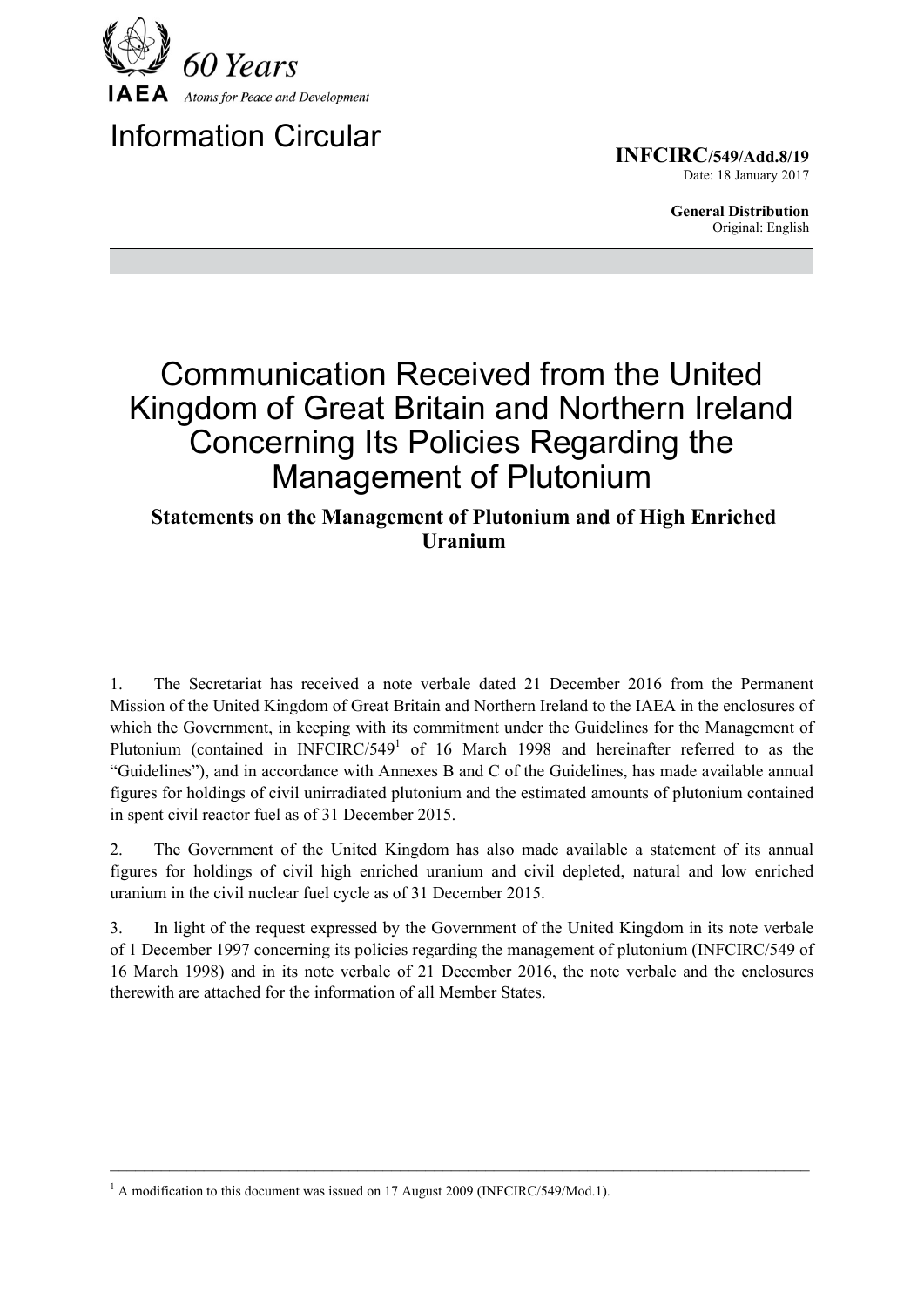Note No: 36/16

The Permanent Mission of the United Kingdom of Great Britain and Northern Ireland to the United Nations and the International Organisations in Vienna presents its compliments to the Director-General of the International Atomic Energy Agency and has the honour to refer to its Note Verbale No 001/97 of 1 December 1997, enclosing Guidelines specifying the policies that the Government of the United Kingdom of Great Britain and Northern Ireland has decided to apply to the management of plutonium.

In addition, that communication recognised the sensitivity of high enriched uranium and the need to manage stocks of such material with the same sense of responsibility as the plutonium covered by the Guidelines.

In keeping with the United Kingdom's commitment under the Guidelines on Plutonium to make available annually, information on its national holdings of civil unirradiated plutonium and of plutonium contained in spent civil reactor fuel, the Government of the United Kingdom encloses with this Note, the figures for the United Kingdom's holdings as at 31 December 2015. These are set out in accordance with Annexes B and C of the Guidelines. The Government of the United Kingdom also encloses with this Note a statement of the United Kingdom's national holdings of civil high enriched uranium and civil depleted, natural and low enriched uranium (DNLEU) in the civil nuclear fuel cycle as at 31 December 2015.

The Government of the United Kingdom of Great Britain and Northern Ireland requests the Director-General of the International Atomic Energy Agency to circulate this Note and its attachment to all Member States for their information.

The Permanent Mission of the United Kingdom of Great Britain and Northern Ireland avails itself of this opportunity to renew to the Director-General of the International Atomic Energy Agency the assurances of its highest consideration.

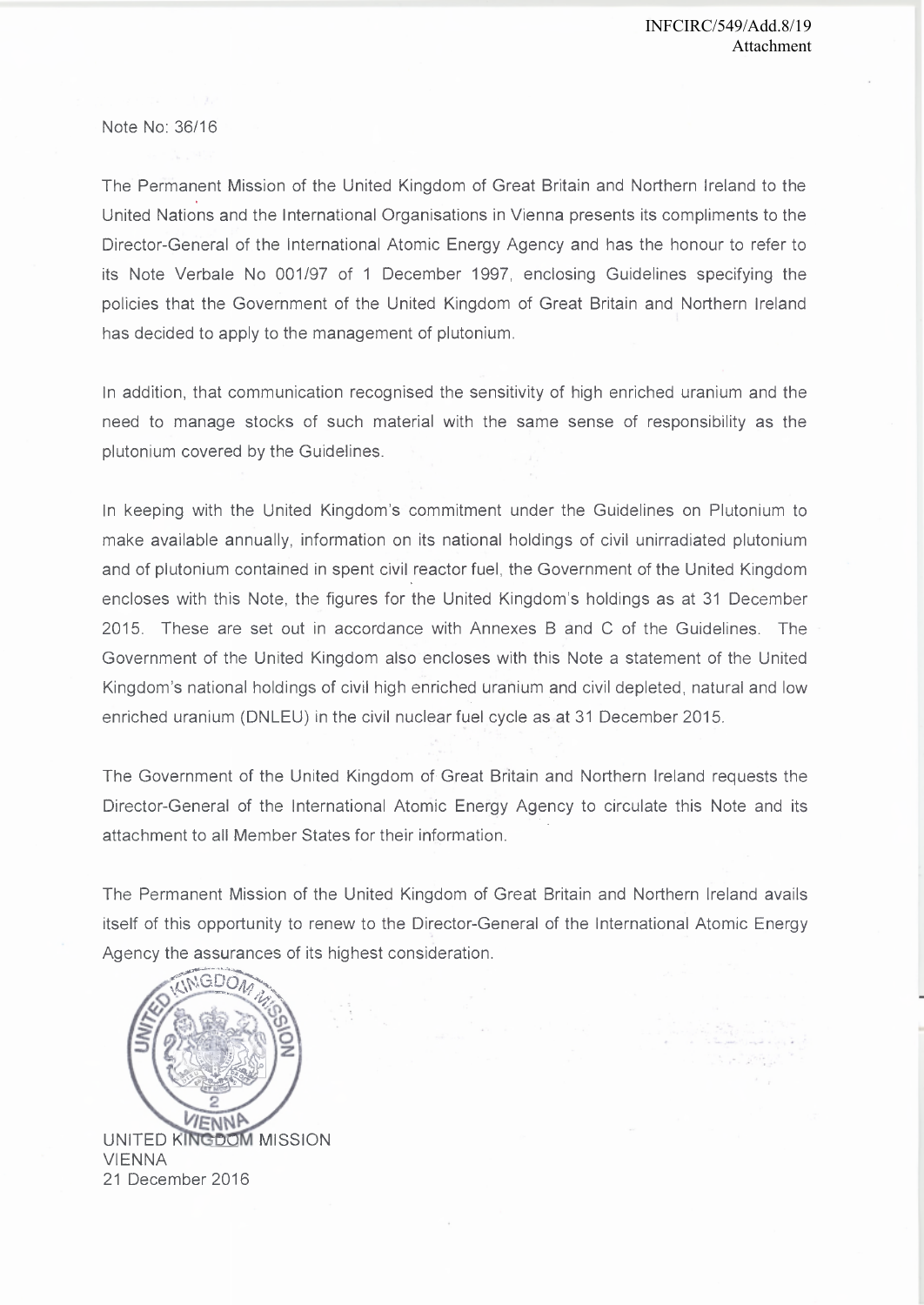## ANNUAL FIGURES FOR HOLDINGS OF CIVIL UNIRRADIATED PLUTONIUM

### **UNITED KINGDOM**

|       | <b>National Totals</b>                                                                                                                                                                                                   | as of 31 December 2015                                                                                                      |         |
|-------|--------------------------------------------------------------------------------------------------------------------------------------------------------------------------------------------------------------------------|-----------------------------------------------------------------------------------------------------------------------------|---------|
|       |                                                                                                                                                                                                                          | (Previous year's figures in<br>brackets) Rounded to 100 kg<br>plutonium with quantities less<br>than 50 kg reported as such |         |
|       |                                                                                                                                                                                                                          | <b>TONNES</b>                                                                                                               |         |
| 1.    | Unirradiated separated plutonium in product stores<br>at reprocessing plants                                                                                                                                             | 125.2                                                                                                                       | (122.1) |
| 2.    | Unirradiated separated plutonium in the course of<br>manufacture or fabrication and plutonium contained<br>in unirradiated semi-fabricated or unfinished<br>products at fuel or other fabricating plants or<br>elsewhere | 0.8                                                                                                                         | (0.8)   |
| 3.    | Plutonium contained in unirradiated MOX fuel or<br>other fabricated products at reactor sites or<br>elsewhere                                                                                                            | 1.9                                                                                                                         | (1.9)   |
| 4.    | Unirradiated separated plutonium held elsewhere.                                                                                                                                                                         | 1.5                                                                                                                         | (1.5)   |
|       | <b>Total</b>                                                                                                                                                                                                             | 129.4                                                                                                                       | (126.3) |
|       |                                                                                                                                                                                                                          |                                                                                                                             |         |
| Note: |                                                                                                                                                                                                                          |                                                                                                                             |         |
| (i)   | Plutonium included in lines 1-4 above belonging to<br>foreign bodies.                                                                                                                                                    | 23.2                                                                                                                        | (23.0)  |
| (ii)  | Plutonium in any of the forms in lines 1-4 above held<br>in locations in other countries and therefore not<br>included above                                                                                             | 0.0                                                                                                                         | (0.0)   |
| (iii) | Plutonium included in lines 1-4 above which is in<br>international shipment prior to its arrival in the<br>recipient State.                                                                                              | 0.0                                                                                                                         | (0.0)   |

recipient State.

 $\bar{\chi}$ 

 $\overline{2}$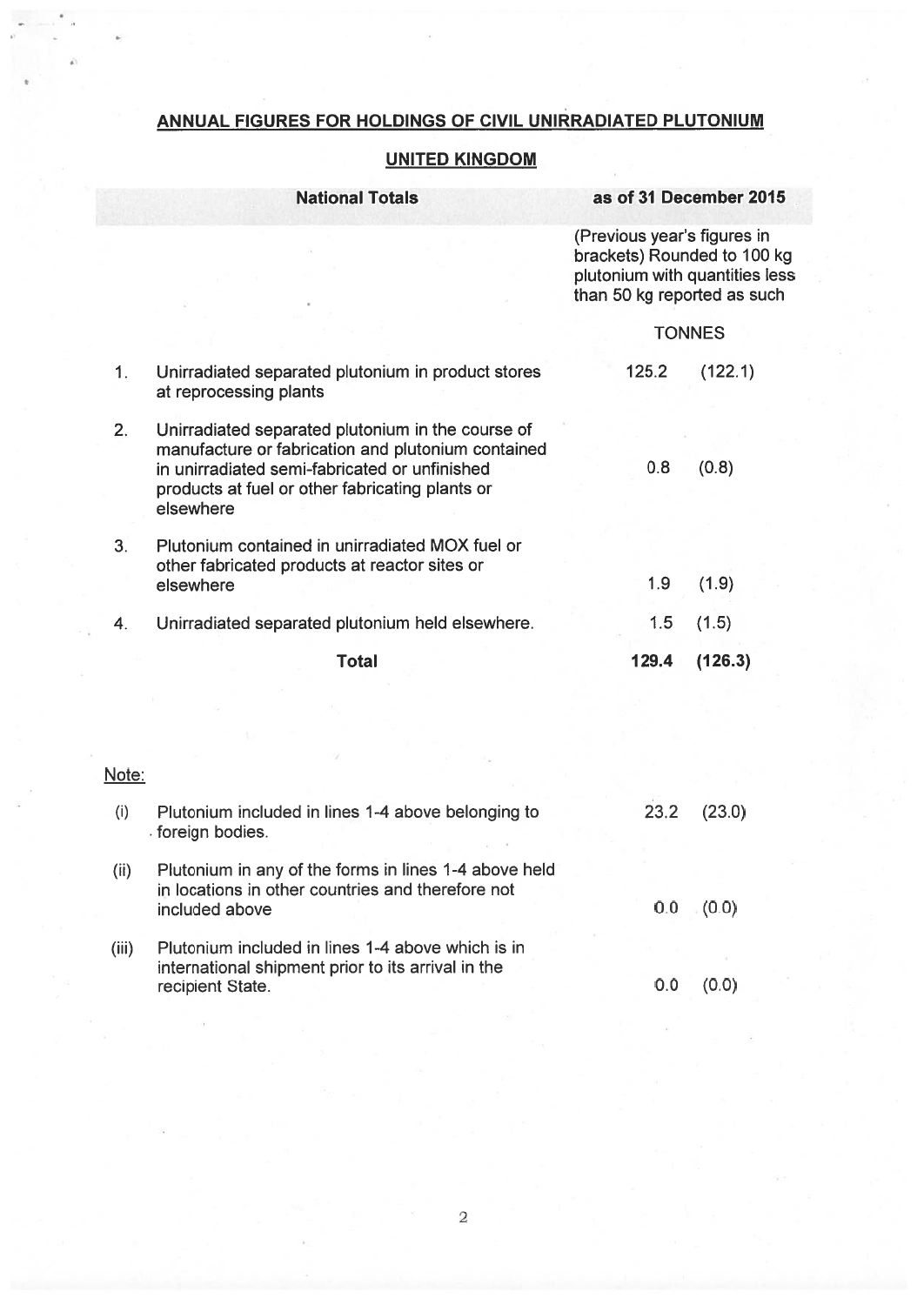#### **ESTIMATED AMOUNTS OF PLUTONIUM CONTAINED IN**

#### **SPENT CIVIL REACTOR FUEL - UNITED KINGDOM**

#### **National Totals**

#### as of 31 December 2015

(Previous year's figures in brackets) Rounded to 1000 kg plutonium with quantities less than 500 kg reported as such

|    |                                                              | <b>TONNES</b>      |  |
|----|--------------------------------------------------------------|--------------------|--|
|    | Plutonium contained in spent fuel at civil reactor sites     | (8)<br>8           |  |
|    | Plutonium contained in spent fuel at reprocessing<br>plants. | (22)<br>21         |  |
| 3. | Plutonium contained in spent fuel held elsewhere.            | Less than 500 kg   |  |
|    |                                                              | (Less than 500 kg) |  |

Note:

 $\mathbf{i}$ The treatment of material sent for direct disposal will need further consideration when specific plans for direct disposal have taken concrete form.

#### Definitions:

Line 1: Covers estimated amounts of plutonium contained in fuel discharged from civil reactors;

Line 2: Covers estimated amounts of plutonium contained in fuel received at reprocessing plants but not yet reprocessed.